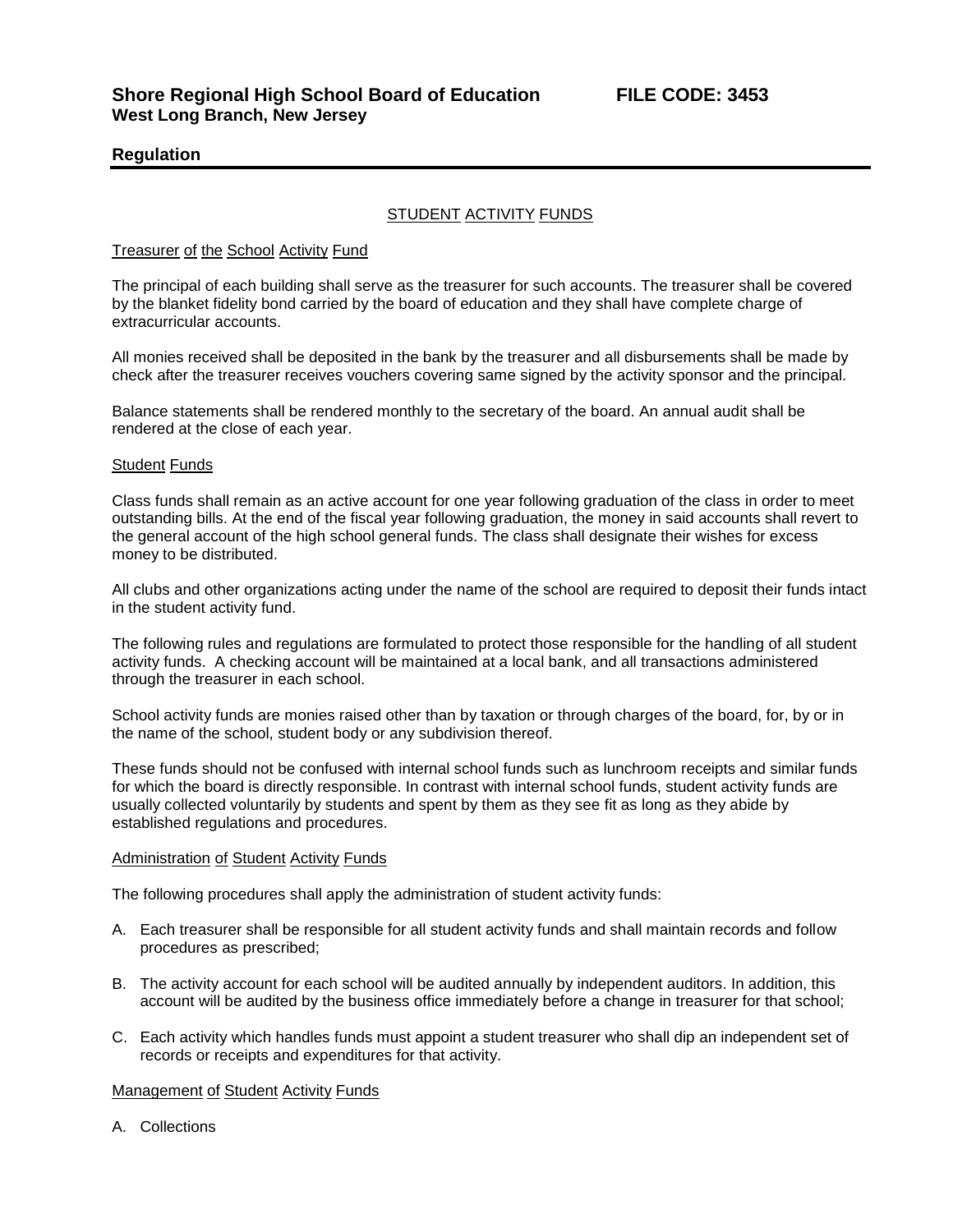# STUDENT ACTIVITY FUNDS (regulation continued)

All student activity funds must be recorded by the student activity treasurer and deposited daily. Proper deposit slip is required with each deposit.

## B. Withdrawals

All disbursements shall be made by check with two signatures: that of the principal and the secretary who is the student activities treasurer; drawn only after a disbursing order with proper accounting support attached, is received by the bookkeeper. The disbursing order originates with the secretary, who is the student activity treasurer and is approved by the faculty adviser and principal.

In some cases money might be spent personally by a student and/or adviser with the prior permission of the sponsor. In this event, a receipted bill for the money expended should be obtained.

## C. Advance Withdrawals

When necessary to provide cash in advance of the expense a student treasurer may draw a disbursing order in the same manner as when paying a bill. A statement of estimated expenditures must accompany this request. A detailed statement itemizing all expenditures included in this advance withdrawal will be filed with the bookkeeper upon completion of the transaction.

### D. Purchases

When an activity wishes to purchase materials, supplies, professional services, transportation, rent, printing, advertising, etc., a formal requisition, duly signed and approved, must be filed with the treasurer.

E. Bookkeeping

A simple uniform system of bookkeeping will be established by the bookkeeper for all student treasurers. It shall include cash receipts and payments journal, collection ledgers and an inventory ledger. No account should be overdrawn. To facilitate proper financial practice and to insure a solvent condition, each activity should operate on a budget showing the estimated revenues and expenditures for the year and outlining any special projects.

F. Security

Safe combinations are to be issued only to the personnel designated by the principal and are to be changed whenever there is a change in personnel or at least every two years. All reports of loss in cash must be filed with the principal's office and business office immediately.

G. Reports

The treasurer shall file a monthly report with the principal and the business office and each activity group showing cash on hand, disbursements and receipts.

### H. Retention of Records

All records are to be retained by the secretary, who is the student activity treasurer, in the appropriate school (cancelled checks, invoices with approval, monthly statements, deposit slips).

#### Procedure for Inactive Activity Accounts

Prior to the known termination of a student activity, all funds remaining in the treasury of that activity must be disposed of in one of the following ways:

A. These funds may be transferred to another student activity account, if so voted by the membership.